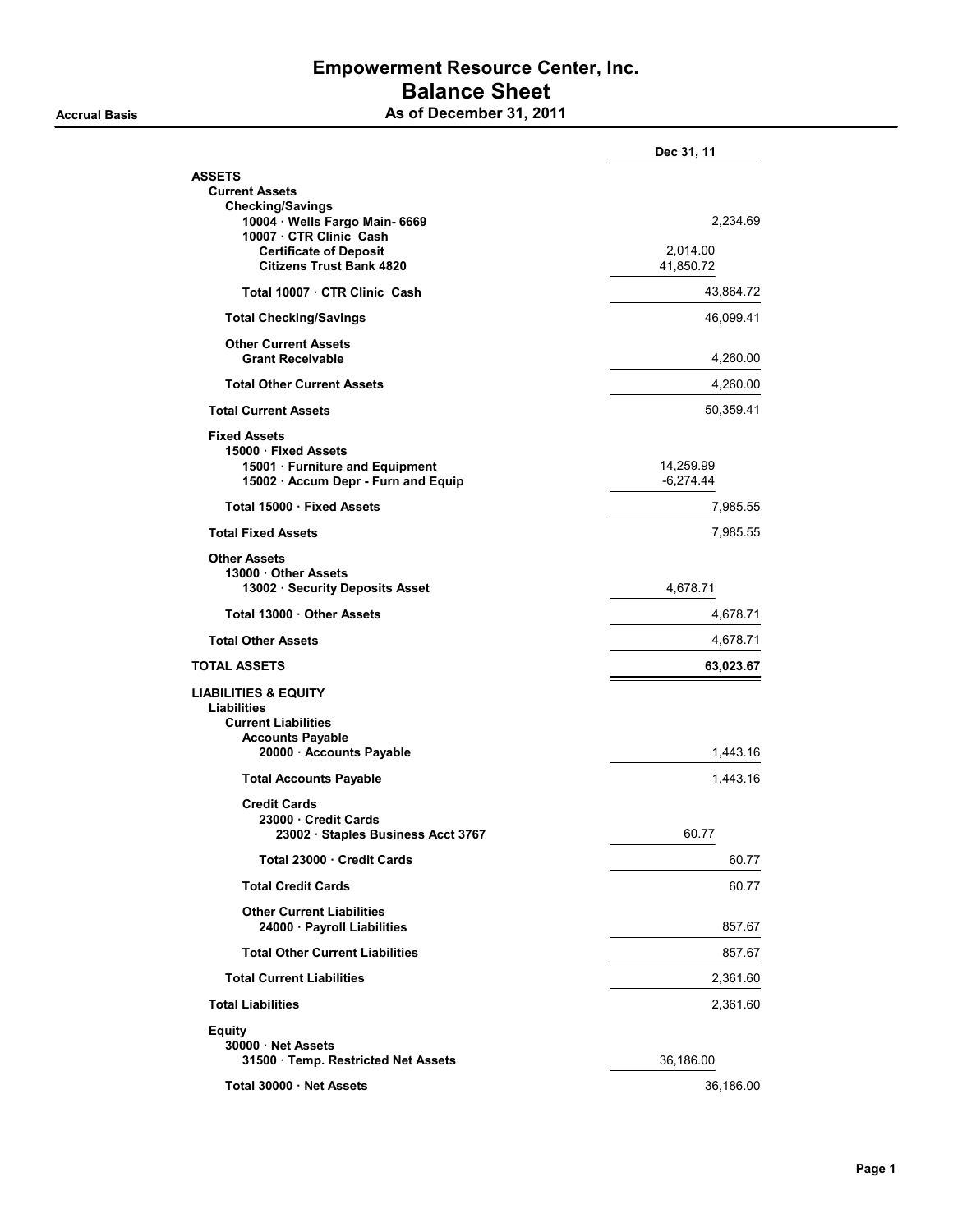### Empowerment Resource Center, Inc. Balance Sheet As of December 31, 2011

|                                       | Dec 31, 11 |
|---------------------------------------|------------|
| 32000 Unrestricted Net Assets         | 4,439.53   |
| Net Income                            | 20,036.54  |
| <b>Total Equity</b>                   | 60.662.07  |
| <b>TOTAL LIABILITIES &amp; EQUITY</b> | 63,023.67  |
|                                       |            |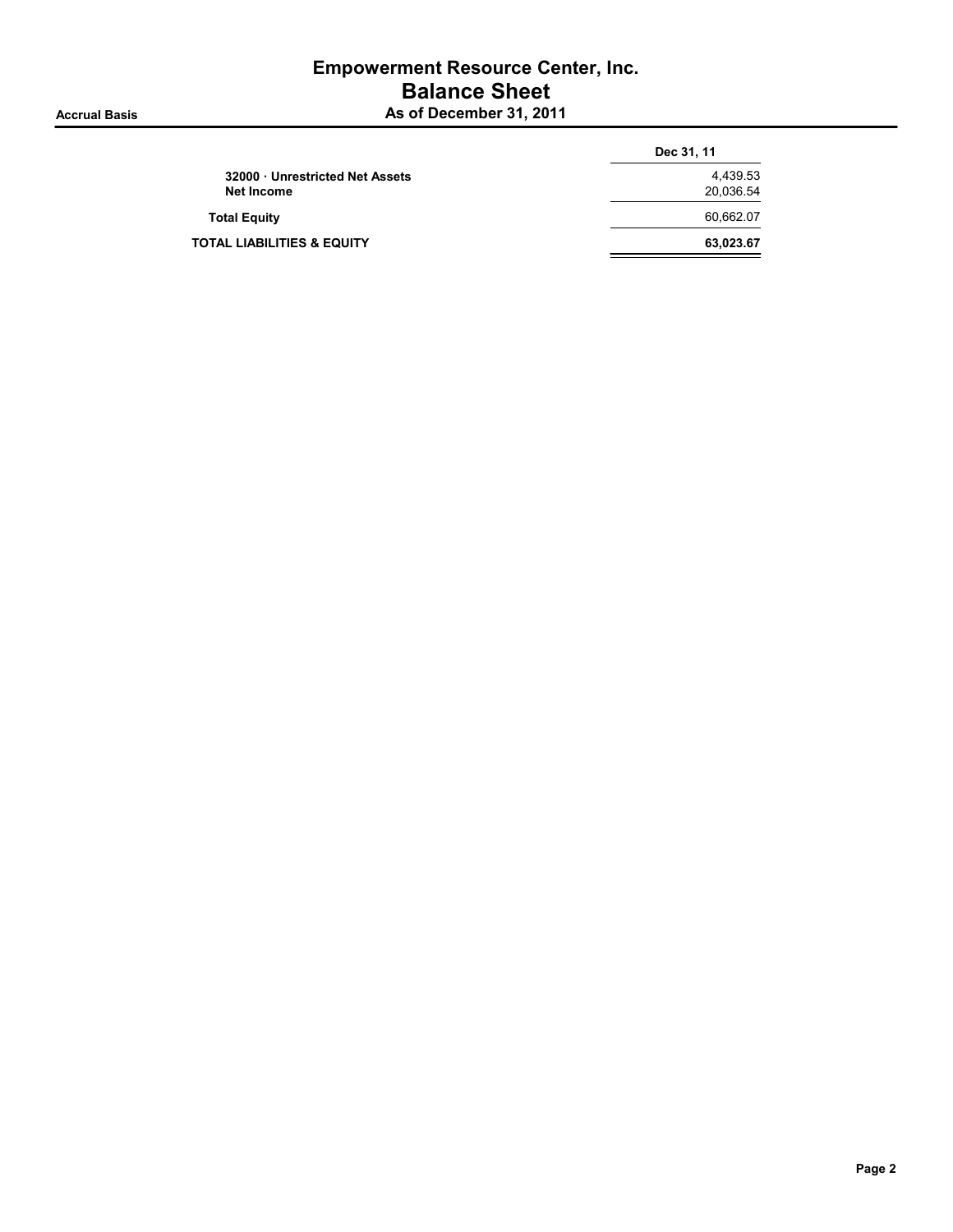|                                                                      | Jan - Dec 11          |
|----------------------------------------------------------------------|-----------------------|
| <b>Ordinary Income/Expense</b>                                       |                       |
| Income                                                               |                       |
| <b>Gifts in Kind - Services</b><br>43000 Foundation and Trust Grants | 109,783.75            |
| 43300 Direct Public Grants                                           | 6,000.00              |
| 43350 · Academic Collaborative Grant                                 | 3,000.00              |
| Total 43300 Direct Public Grants                                     | 3,000.00              |
| 43400 Direct Public Support                                          |                       |
| 43420 Gifts in Kind - Goods<br>43430 Individ, Business Contributions | 10,541.40<br>5,815.00 |
| Total 43400 · Direct Public Support                                  | 16,356.40             |
| 44500 Federal Grants - DIRECT                                        | 993.25                |
| 44600 Local County Grants                                            |                       |
| 44610 Local Government Grants                                        | 36,000.00             |
| Total 44600 · Local County Grants                                    | 36,000.00             |
| 44700 State Grants                                                   | 108,004.00            |
| 44800 · Indirect Public Support                                      |                       |
| 44820 United Way, CFC Contributions                                  | 405.82                |
| Total 44800 · Indirect Public Support                                | 405.82                |
| 47220 Clinical Services                                              | 1,579.00              |
| <b>Total Income</b>                                                  | 282, 122. 22          |
| <b>Gross Profit</b>                                                  | 282, 122. 22          |
| <b>Expense</b>                                                       |                       |
| 51000 · Payroll Expense                                              |                       |
| 51005 · Payroll Expenses                                             |                       |
| <b>FICA Employee-</b>                                                | 1,268.26              |
| <b>FICA Employer</b>                                                 | 28.00                 |
| <b>FUTA</b>                                                          | 80.79                 |
| <b>GA Adm</b>                                                        | 15.16                 |
| <b>Medicare Employee-</b>                                            | 296.61                |
| <b>Salaries &amp; Wages</b>                                          | 20,455.64             |
| <b>SUTA</b>                                                          | 517.06                |
| Total 51005 · Payroll Expenses                                       | 22,661.52             |
| 51060 · Health Insurance                                             | 4,251.16              |
| 51080 · Workers Compensation Insurance                               | 1,264.00              |
| Total 51000 · Payroll Expense                                        | 28,176.68             |
| 60900 Business Expenses<br>60920 · Business Registration Fees        | 50.00                 |
| Total 60900 · Business Expenses                                      | 50.00                 |
| 62100 Contract Services                                              |                       |
| 62110 · Accounting Fees                                              | 5,650.00              |
| 62150 · Independent Contract                                         | 184,467.88            |
| 62100 · Contract Services - Other                                    | $-8,150.00$           |
| Total 62100 Contract Services                                        | 181,967.88            |

Page 1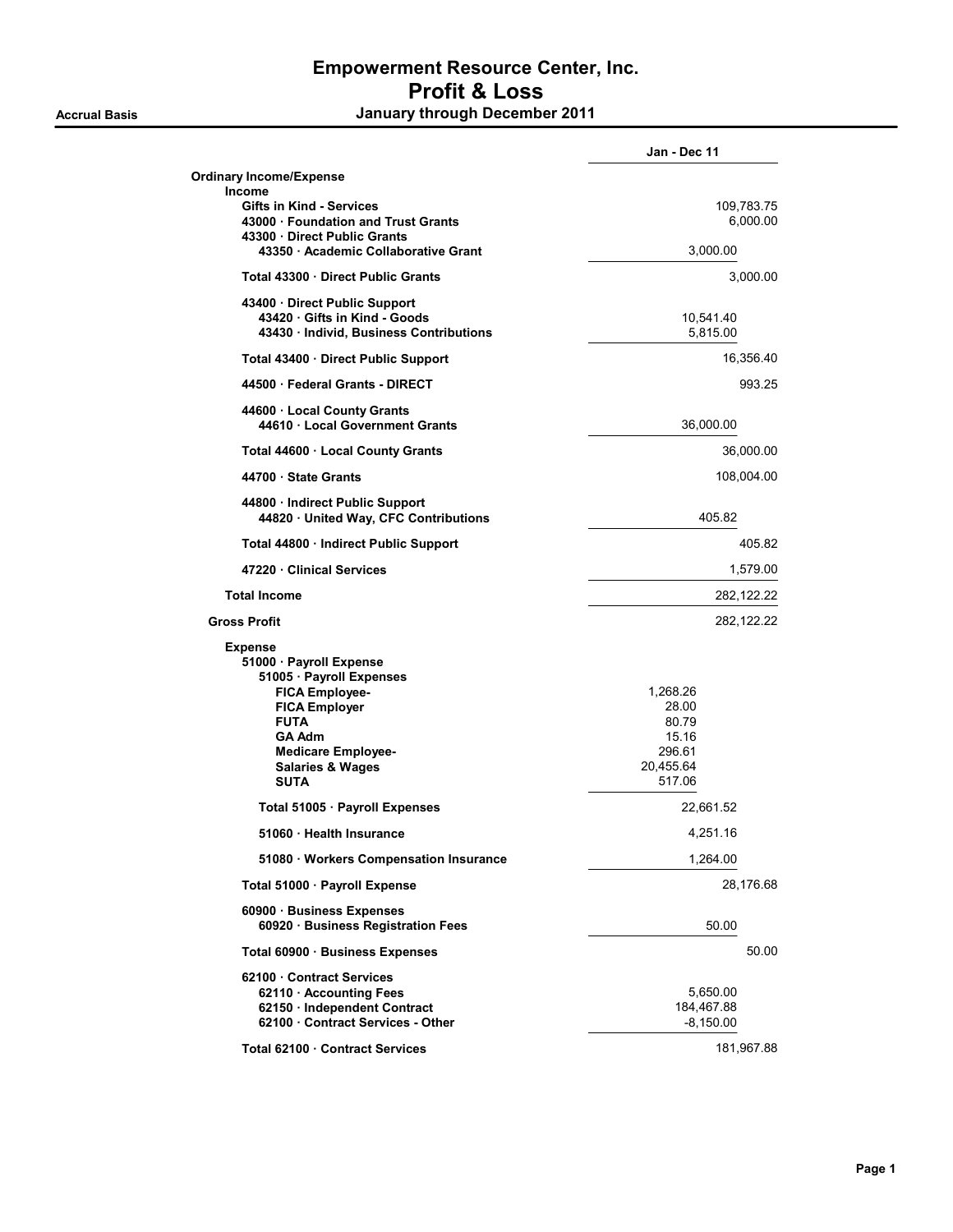|                                                                                                                                                                                                                                                                                                                      | Jan - Dec 11                                                                              |
|----------------------------------------------------------------------------------------------------------------------------------------------------------------------------------------------------------------------------------------------------------------------------------------------------------------------|-------------------------------------------------------------------------------------------|
| 62800 · Facilities and Equipment<br><b>Office Move Expense</b><br>62810 · Depr and Amort - Allowable<br>62815 · Security Services<br>62820 · Facilities Rental & Services<br>62835 · Copier Equipment Maintenance<br>62840 · Equip Rental and Maintenance<br>62880 · Office Rent<br>62890 · Rent, Parking, Utilities | 454.04<br>2,964.39<br>269.91<br>5.937.75<br>1.928.81<br>1,209.20<br>4,245.30<br>16,772.00 |
| Total 62800 · Facilities and Equipment                                                                                                                                                                                                                                                                               | 33,781.40                                                                                 |
| 63000 · Program Expense - Participants<br>63100 · Participant Awards<br>63140 · Client Incentives                                                                                                                                                                                                                    | 1,273.32                                                                                  |
| Total 63100 · Participant Awards                                                                                                                                                                                                                                                                                     | 1,273.32                                                                                  |
| 63000 · Program Expense - Participants - Other                                                                                                                                                                                                                                                                       | 2,762.90                                                                                  |
| Total 63000 · Program Expense - Participants                                                                                                                                                                                                                                                                         | 4,036.22                                                                                  |
| 64000 · Clinical Expenses<br>64010 · Biohazard Disposal<br>64050 · Laboratory Supplies                                                                                                                                                                                                                               | 794.28<br>205.55                                                                          |
| Total 64000 · Clinical Expenses                                                                                                                                                                                                                                                                                      | 999.83                                                                                    |
| 65000 Operations<br>65001 · Bank Service Charge<br>65002 · Office Expenses<br>65003 Advertising Expenses<br>65014 · PayPal Service fees<br>65019 · Auto Expenses<br>65020 · Postage, Mailing Service<br>65030 · Printing and Copying<br>65040 · Office Supplies<br><b>Flowers</b><br>65040 Office Supplies - Other   | 6.00<br>1,177.81<br>853.85<br>60.22<br>10.00<br>588.83<br>60.77<br>47.00<br>3,951.76      |
| Total 65040 · Office Supplies                                                                                                                                                                                                                                                                                        | 3,998.76                                                                                  |
| 65050 · Telephone, Telecommunications<br>65055 · Volunteer Appreciation events<br>65130 · Interest Expense - General                                                                                                                                                                                                 | 4,878.66<br>481.20<br>263.76                                                              |
| Total 65000 · Operations                                                                                                                                                                                                                                                                                             | 12,379.86                                                                                 |
| 65045 · Program Expenses and Supplies<br>65046 · Client Prevention Supplies<br>65045 · Program Expenses and Supplies - Other                                                                                                                                                                                         | 21.36<br>178.82                                                                           |
| Total 65045 · Program Expenses and Supplies                                                                                                                                                                                                                                                                          | 200.18                                                                                    |
| 65100 Other Types of Expenses<br>65115 · Volunteer Appreciation                                                                                                                                                                                                                                                      | 100.87                                                                                    |
| 65150 Memberships and Dues<br>65160 Other Costs                                                                                                                                                                                                                                                                      | 35.00<br>79.07                                                                            |
| Total 65100 · Other Types of Expenses                                                                                                                                                                                                                                                                                | 214.94                                                                                    |
| 65120 · Insurance                                                                                                                                                                                                                                                                                                    | 3,338.53                                                                                  |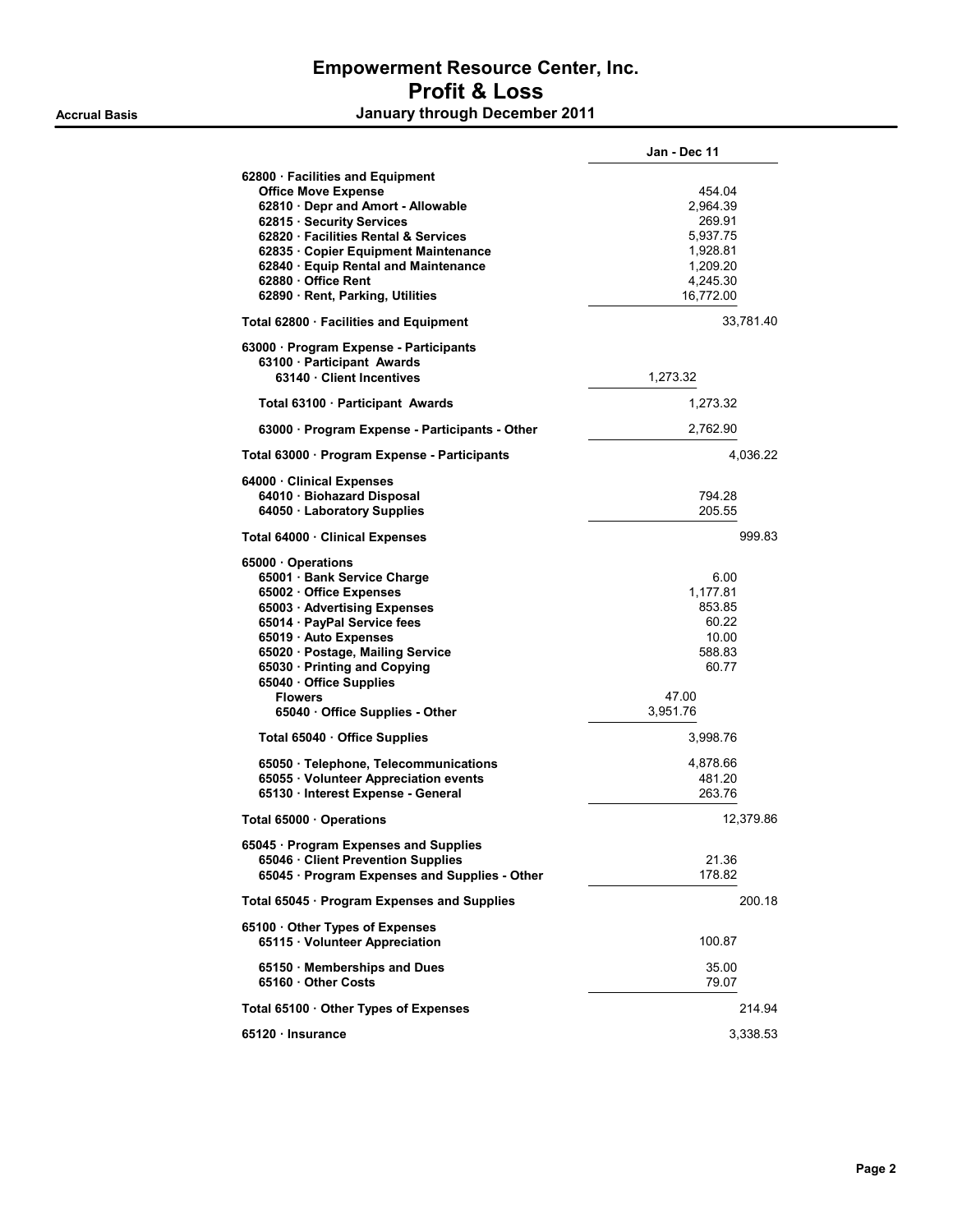|                                                                                                       | Jan - Dec 11             |
|-------------------------------------------------------------------------------------------------------|--------------------------|
| 68300 Travel and Meetings<br>68310 · Registration<br>68320 Hotel<br>68300 Travel and Meetings - Other | 36.49<br>476.38<br>71.57 |
| Total 68300 · Travel and Meetings                                                                     | 584.44                   |
| <b>Total Expense</b>                                                                                  | 265,729.96               |
| <b>Net Ordinary Income</b>                                                                            | 16,392.26                |
| <b>Other Income/Expense</b><br><b>Other Income</b><br>41000 Other Income                              | 3,644.28                 |
| <b>Total Other Income</b>                                                                             | 3,644.28                 |
| <b>Net Other Income</b>                                                                               | 3,644.28                 |
| Net Income                                                                                            | 20,036.54                |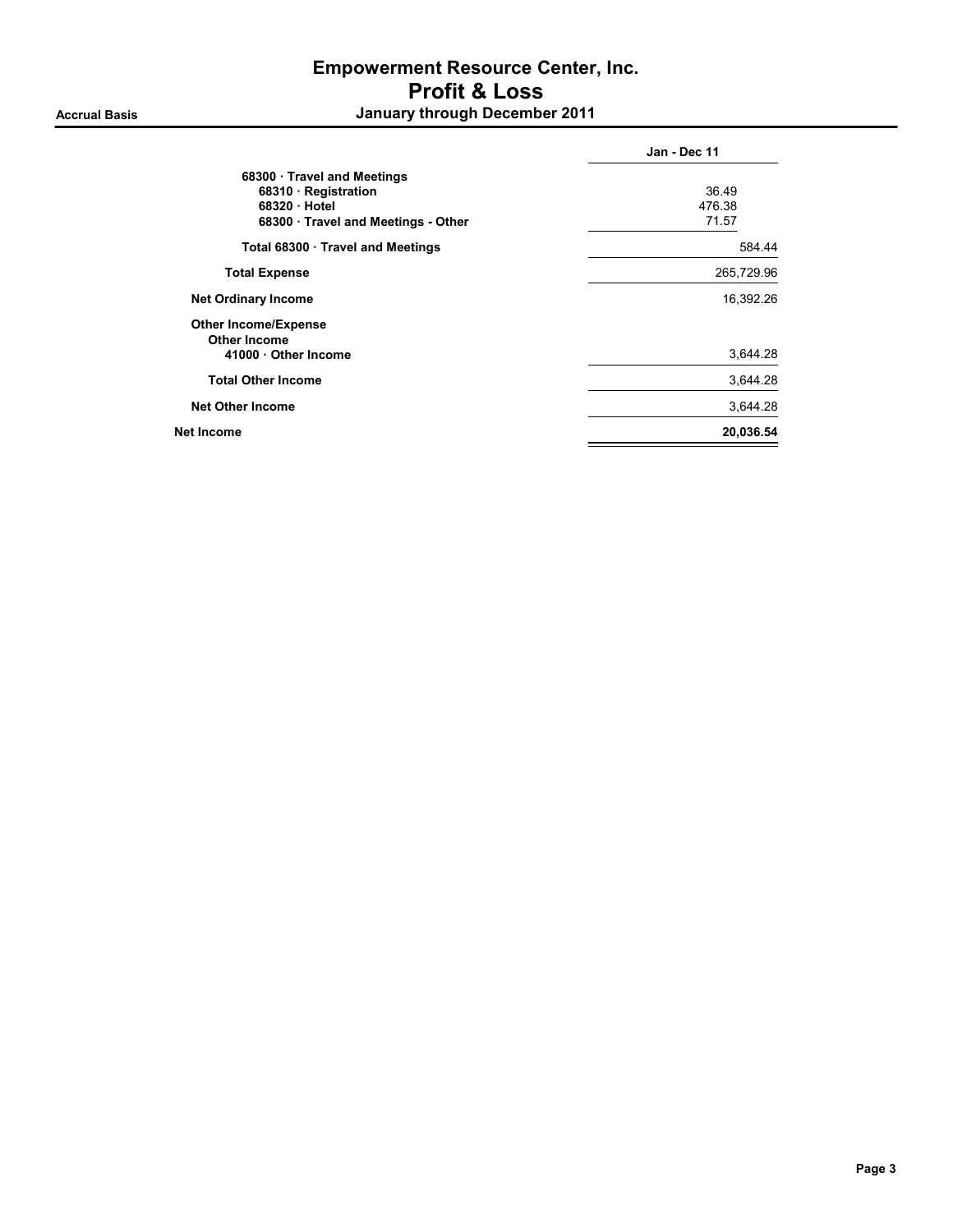|                                                                                                                       | Jan - Dec 11                       |
|-----------------------------------------------------------------------------------------------------------------------|------------------------------------|
| <b>Ordinary Income/Expense</b>                                                                                        |                                    |
| <b>Income</b><br><b>Gifts in Kind - Services</b><br>43000 · Foundation and Trust Grants<br>43300 Direct Public Grants | 109,783.75<br>6,000.00<br>3,000.00 |
| 43400 Direct Public Support                                                                                           | 16,356.40                          |
| 44500 · Federal Grants - DIRECT                                                                                       | 993.25                             |
| 44600 · Local County Grants                                                                                           | 36,000.00                          |
| 44700 · State Grants                                                                                                  | 108,004.00                         |
| 44800 · Indirect Public Support                                                                                       | 405.82                             |
| 47220 · Clinical Services                                                                                             | 1,579.00                           |
| <b>Total Income</b>                                                                                                   | 282, 122.22                        |
| <b>Gross Profit</b>                                                                                                   | 282,122.22                         |
| <b>Expense</b><br>51000 · Payroll Expense                                                                             | 28,176.68                          |
| 60900 · Business Expenses                                                                                             | 50.00                              |
| 62100 Contract Services                                                                                               | 181,967.88                         |
| 62800 · Facilities and Equipment                                                                                      | 33,781.40                          |
| 63000 · Program Expense - Participants                                                                                | 4,036.22                           |
| 64000 Clinical Expenses                                                                                               | 999.83                             |
| 65000 Operations                                                                                                      | 12,379.86                          |
| 65045 · Program Expenses and Supplies                                                                                 | 200.18                             |
| 65100 Other Types of Expenses                                                                                         | 214.94                             |
| 65120 Insurance                                                                                                       | 3,338.53                           |
| 68300 · Travel and Meetings                                                                                           | 584.44                             |
| <b>Total Expense</b>                                                                                                  | 265,729.96                         |
| <b>Net Ordinary Income</b>                                                                                            | 16,392.26                          |
| <b>Other Income/Expense</b><br>Other Income<br>41000 Other Income                                                     | 3,644.28                           |
| <b>Total Other Income</b>                                                                                             | 3,644.28                           |
| <b>Net Other Income</b>                                                                                               | 3,644.28                           |
| Net Income                                                                                                            | 20,036.54                          |
|                                                                                                                       |                                    |